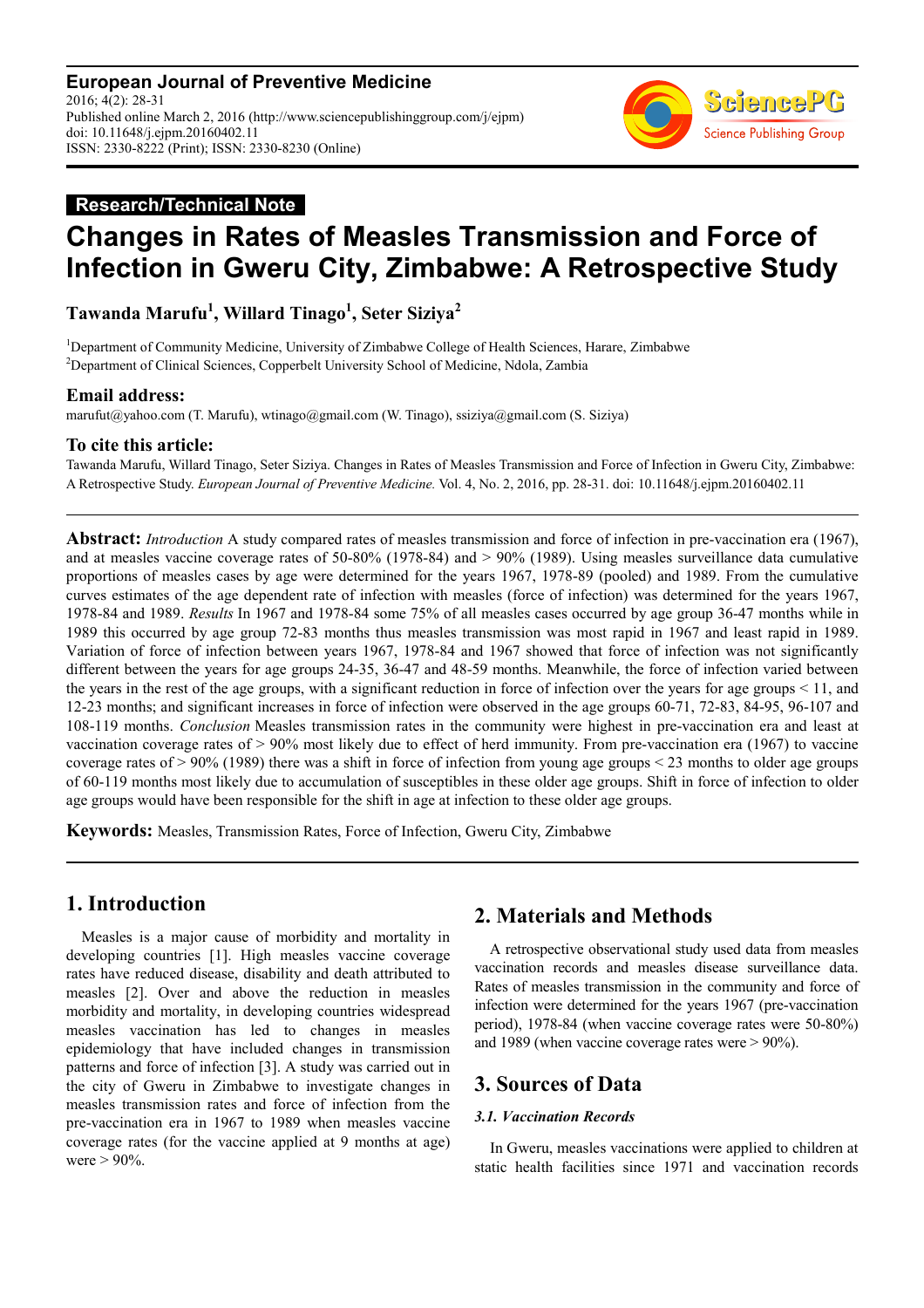were available since then. Routine vaccinations were indicated on child health cards and vaccination records/statistics were compiled monthly.

#### *3.2. Measles Disease Surveillance*

The city of Gweru had an active measles surveillance system. On this system, cases were identified on the basis of a standard clinical case definition that was available to all staff at all the city's health centres and infectious disease hospital. There were personnel that were assigned to investigate unreported infectious diseases (including measles cases) within communities (active case search). Measles case surveillance/investigation forms indicated age at infection, vaccination status, sex, presenting features of disease, whether admitted into hospital or not, treatment regime instituted, occurrence of any other cases in relation to an identified case (which would also be investigated), and outcome of illness (alive of dead). Data on vaccination status of cases was only available from 1980 and not before. Complicated cases were managed at the city's single infectious disease hospital. Data on measles cases and deaths were entered on line lists that indicated the same variables as those on case investigation forms. Data from the measles surveillance system were compiled monthly.

#### *3.3. Data Analysis*

Cumulative proportions of measles cases by age were determined for the years 1967, 1978-89 (pooled) and 1989. Because the cumulative proportion curves were well age-stratified an estimate of the age-dependent rate of infection with measles (force of infection) was determined for the years 1967, 1978-84 (pooled) and 1989 from these curves using methodology described by Grenfell and Anderson [4].

## *3.4. Main Outcome Measures*

- (a) Measles vaccination coverage rates for the years 1967, 1978-84 and 1989
- (b) Rates of measles transmission in the population in the 1967, 1978-84 and 1989
- (c) Force of infection in the years 1967, 1978-84 and 1989

# **4. Results**

## *4.1. Vaccine Coverage Rates*

Vaccine coverage rates were 0% in pre-vaccination era in 1967 and > 92% in 1989. In1978-84 vaccine coverage rates were 50-80% (median: 72,  $Q_1 = 63$ ,  $Q_3 = 77$ )

#### *4.2. Cumulative Age Distribution of Measles Cases: Rates of Measles Transmission*

Figure 1 shows three curves which are cumulative proportions of measles cases by age for the years 1967, 1978-84 (pooled) and 1989. In this study each of the cumulative curves or plots indicates proportion of population who have experienced infection by each age group and rate of rise of this proportion is a measure of the magnitude of transmission in the population or community i.e. the steeper the profile the more rapid the spread of infection in the population.

These curves therefore give an indication of the speed at which infection consumed susceptibles in various age groups.

In 1967 and 1978-84 some 75% of all reported measles cases occurred by age group 36-47 months while in 1989 this occurred by age group 72-83 months, meaning that rapidity of measles transmission was steepest in 1967 and least steep in 1989.



*Figure 1. Cumulative curves of reported measles cases for the years 1967, 1978-84 (pooled) and 1989.* 

#### *4.3. Force of Infection*

Table 1 and figure 2 show age stratified rate of infection which is an indication of the likelihood of a susceptible being infected per unit time in each age group. Highest force of infection occurred in age group  $\leq$  23 months in 1967. From age group 24-35 months susceptibility to infection by age declined up till age 60-71 months when force of infection petered off. In 1989 highest force of infection was in age group 60-83 months with a peak in age group 72-83 months.

In 1978-84 force of infection in age groups  $\leq$  59 months was something of a mirror image of susceptibility experienced in 1967 but unlike in 1967 in age groups 60-119 months there was an increase in susceptibility to infection.

Table 1 shows variation in force of infection between the years 1967, 1978-84 and 1989. It also shows trends in force of infection between 1967 and 1989. Force of infection was not significantly different between the years for age groups 24-35, 36-47 and 48-59 months. Meanwhile, the force of infection varied between the years in the rest of the age groups, with a significant reduction in force of infection over the years for age groups  $\leq$  11, and 12-23 months; and significant increases in force of infection were observed in the age groups 60-71, 72-83, 84-95, 96-107 and 108-119 months.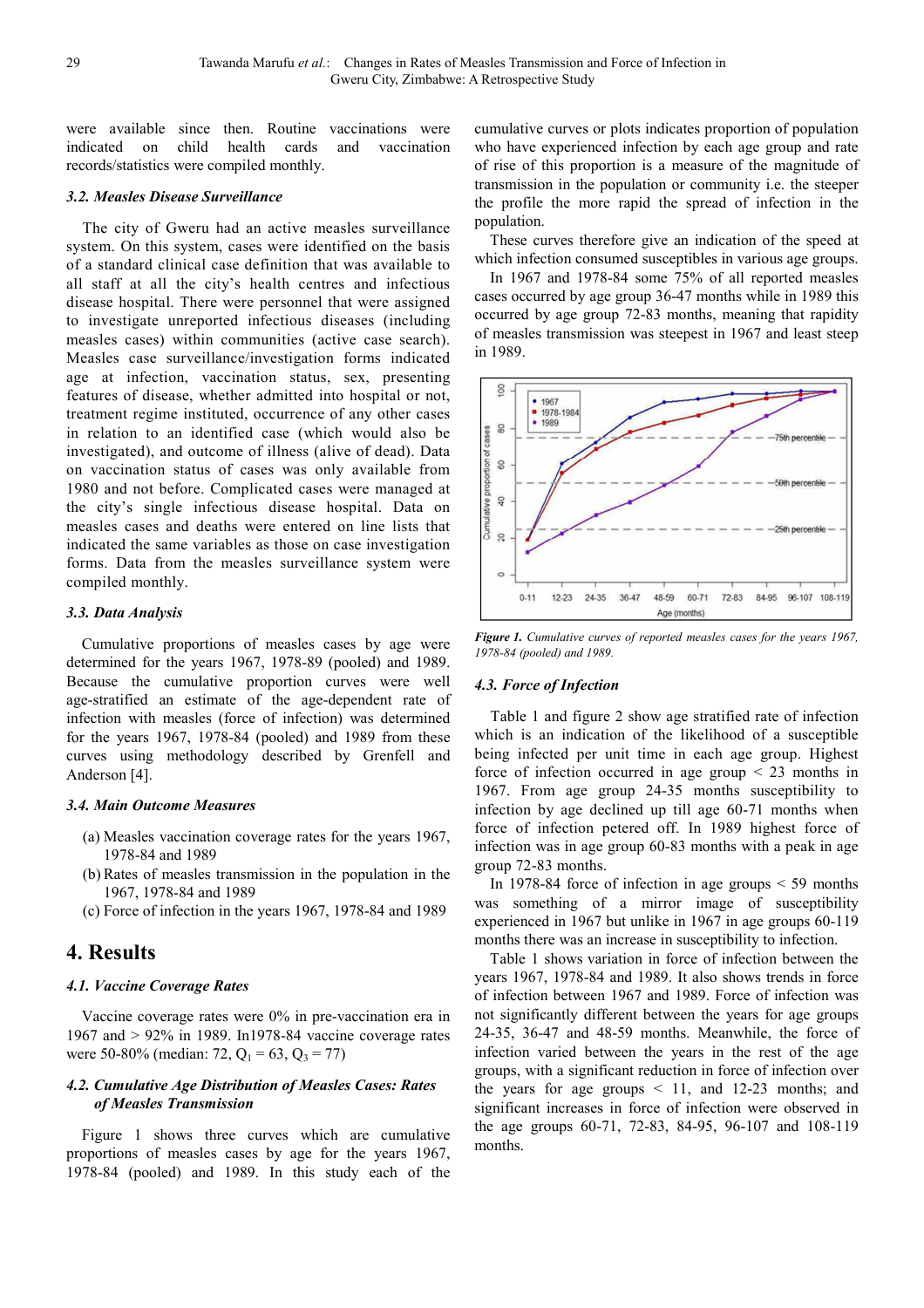| Age groups in<br>months | Force of infection in years 1967,<br>1978-84 and 1989 |       |      | Variation in force of infection between the        | Trends in force of infection between<br>1967 and 1989: $\gamma^2$ for trend (p-value) |
|-------------------------|-------------------------------------------------------|-------|------|----------------------------------------------------|---------------------------------------------------------------------------------------|
|                         | 1967                                                  | 78-84 | 1989 | vears 1967, 1978-84 and 1989: $\gamma$ 2 (p-value) |                                                                                       |
| < 11                    | 0.19                                                  | 0.18. | 0.12 | 6.20(0.045)                                        | 4.56(0.033)                                                                           |
| $12 - 23$               | 0.42                                                  | 0.37  | 0.11 | 66.31 (< 0.001)                                    | $54.13 \ (< 0.001$                                                                    |
| 24-35                   | 0.12                                                  | 0.14  | 0.09 | 2.42(0.298)                                        | 0.84(0.360)                                                                           |
| 36-47                   | 0.13                                                  | 0.09  | 0.07 | 4.17(0.124)                                        | 3.77(0.052)                                                                           |
| 48-59                   | 0.08                                                  | 0.05  | 0.09 | 5.91(0.052)                                        | 0.89(0.346)                                                                           |
| 60-71                   | 0.02                                                  | 0.04  | 0.10 | $18.71 \ (< 0.001$ )                               | $17.20 \leq 0.001$                                                                    |
| $72 - 83$               | 0.03                                                  | 0.06  | 0.19 | 50.68 (< 0.001)                                    | $41.24 \left( \leq 0.001 \right)$                                                     |
| 84-95                   | 0.0                                                   | 0.04  | 0.09 | 18.85 (< 0.001)                                    | 18.48 (< 0.001)                                                                       |
| 96-107                  | 0.02                                                  | 0.02  | 0.09 | $28.79 \leq 0.001$                                 | $21.53 \leq 0.001$                                                                    |
| 108-119                 | 0.0                                                   | 0.02  | 0.04 | 9.22(0.010)                                        | 9.04(0.003)                                                                           |

*Table 1. Variation in force of infection between the years 1967, 1978-84 (pooled) and 1989 and trends in force of infection in 1967-89.* 



*Figure 2. Age stratified force of infection for the years 1967, 1978-84 (pooled) and 1989.* 

## **5. Discussion**

#### *5.1. Rate of Transmission of Measles in the Population*

This study found that rates of transmission of measles in the population were most rapid in the pre-vaccination era (and also at vaccine coverage rates of  $\leq 80\%$ ) particularly among the young aged < 48 months with a lot less transmission occurring among those > 48 months.

Studies from pre-vaccination era have shown that in densely populated communities in developing countries measles transmission was rapid and would consume mostly the underfives such that by the third birthday three quarters of a birth cohort would have been infected and very few underfives would escape measles in childhood [5]. This epidemiological picture is similar to what obtained in Gweru in the pre-vaccination era.

The current study found that rates of measles transmission in the population declined as vaccine coverage rates increased with lowest rates of transmission experienced at vaccine coverage rates of > 90%. At vaccine coverage rates of > 90% measles transmission in the Gweru would have been retarded by herd immunity [6-10] and this could have been particularly so after measles vaccine coverage threshold

#### [6, 11-13] had been breached.

#### *5.2. Force of Infection*

This study found that force of infection was highest in children aged  $\leq$  23 months (with a peak in 12-23 months) in pre-vaccination era and at vaccine coverage rates of < 80%. It was also found that in age group  $\leq$  23 months force of infection significantly declined in 1967-89.

A high force of infection in children aged  $\leq$  23 months found in the current study is in keeping with the observation that in developing countries in pre-vaccination era measles was predominantly a disease of the very young who would be susceptible to infection after loss of transplacentally acquired maternal antibodies [5]. Unlike findings of the current study, in developed countries such as USA and UK in the pre-vaccination era peak of force of infection was highest in children aged 5-9 years [5, 14].

Decline in force of infection in children aged < 23 months in 1967-89 observed in the current study would have been due to improved levels of immunity in this age group arising from continuous application of vaccine to successive 9 month old cohorts (from the time vaccination was commenced in 1971) and the high vaccine coverage rates of > 90% that had been attained among these cohorts by 1989.

The current study found that in 1989 highest force of infection was in children aged 60-119 months (with a peak in age group 72-83 months) and that the force of infection in this age group had significantly risen in 1967-89. A study that investigated susceptibility to measles infection in children aged 10-119 months in the city of Gweru in Zimbabwe in 1988 [15] had findings that were similar to those of the current study. That study [15] found that children in older age groups were more susceptible to infection than those in younger age groups and this was blamed on accumulation of vaccine failures (in these older age groups) arising from a vaccine of less than 100% efficacy. Shift of measles transmission from younger to older age groups that is associated with accumulation of vaccine failures among older age groups has occurred in some developing countries with high vaccine coverage rates of measles vaccine applied at 9 months of age [16-18]. A plausible explanation for the change in age at infection from younger to older age groups